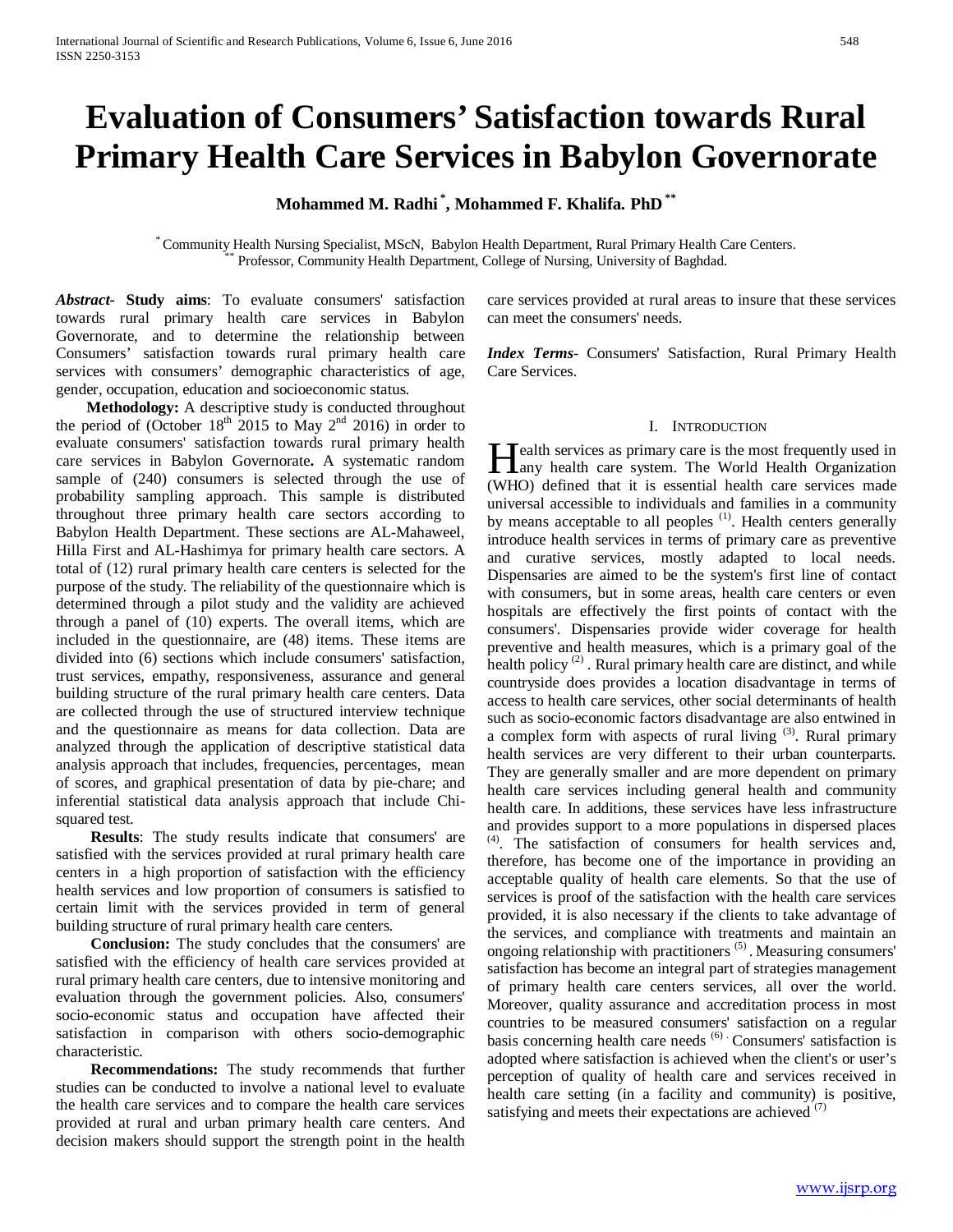International Journal of Scientific and Research Publications, Volume 6, Issue 6, June 2016 549 ISSN 2250-3153

## **Objectives**

 1. To evaluate consumers' satisfaction towards rural primary health care services in Babylon Governorate.

 2. To determine the relationship between consumers' satisfaction towards rural primary health care services with consumers' demographic characteristics of age, gender, occupation, education and socioeconomic status.

## II. METHODOLOGY

 **Design of Study:** A descriptive study, using evaluation approach, is carried out the present study. That is conducted on rural primary health care centers in Babylon Governorate for the period of October 18<sup>th</sup> 2015 to May 2<sup>nd</sup> 2016.

Setting of the Study: The study is carried out at rural primary health care centers in Babylon Governorate. These centers are distributed throughout three sectors. These sectors are AL-Mahaweel Primary Health Care Sector in North Babylon Governorate, Hilla First Primary Health Care Sector in the Middle of Babylon Governorate, and AL-Hashimya Primary Health Care Sector in the South of Babylon Governorate according to Babylon Health Department.

 **Sample of the Study:** A systematic random sample of (240) consumer is selected throughout the use of probability sampling approach. The study sample is distributed throughout rural primary health care centers.

 **Study Instrument:** In order to evaluate consumers satisfaction towards rural primary health care services in Babylon Governorate. A constructed questionnaire is prepared by the researcher which composed of the following:

Part I: This part contains demographical data and general information which include (primary health care sector, primary health care center, age, gender, level of education, monthly income, occupation, and the type of services obtained by the consumers in the primary health care center.

Part II: This part is composed of (48) item and divided into (6) sections. They include: Client's Satisfaction, Trust Services, Responsiveness, Assurance, Empathy, and General Building Structure of Primary Health Care Center. These sections are composed of different numbers of items, such as **(A)** Client's Satisfaction which composed of (11) item, **(B)** Trust Services which composed of (9) item, **(C)** Responsiveness which composed of (6) item, **(D)** Assurance which composed of (6) item, **(E)** Empathy which composed of (5) item, and **(F)** General Building structure of Primary Health Care Center which composed of (11) item. These items are measured on 3-level type Liker Scale as 3 for satisfied, 2 for satisfied to certain limit, and 1 for unsatisfied.

## III. STATISTICAL ANALYSIS

 The statistical data analysis approach by using (SPSSver.20) is used in order to analyze and evaluate the data of the study. A **descriptive** statistical data analysis approach used to describe the study variables : Frequencies and Percentages. **Inferential** statistical data analysis approach: used by application of the Chi-square test this test is used for determining the association between socio-demographic data and consumers' satisfaction in rural primary health care centers. Testing the significant association. For this study the significant P-value  $\leq$ 0.05.

**Results of the Study**

| Socio-demographic<br>data | <b>Rating</b>             | <b>Frequency</b> | <b>Percent</b> |  |
|---------------------------|---------------------------|------------------|----------------|--|
|                           | $19 - 26$                 | 65               | 27.1           |  |
|                           | $27 - 34$                 | 55               | 22.9           |  |
|                           | $35 - 42$                 | 51               | 21.2           |  |
| Age / years               | $43 - 50$                 | 32               | 13.3           |  |
|                           | $51 - 58$                 | 22               | 9.2            |  |
|                           | $59+$                     | 15               | 6.2            |  |
| <b>Gender</b>             | <b>Male</b>               | 120              | 50             |  |
|                           | <b>Female</b>             | 120              | 50             |  |
|                           | <b>Illiterate</b>         | 52               | 21.7           |  |
|                           | <b>Primary school</b>     | 39               | 16.2           |  |
|                           | <b>Middle school</b>      | 49               | 20.4           |  |
| <b>Education</b>          | <b>Secondary school</b>   | 27               | 11.2           |  |
|                           | Diploma graduate          | 28               | 11.7           |  |
|                           | Graduate or post-graduate | 43               | 17.9           |  |

# **Table (1): Distribution of Consumers by their Socio- demographic Characteristics**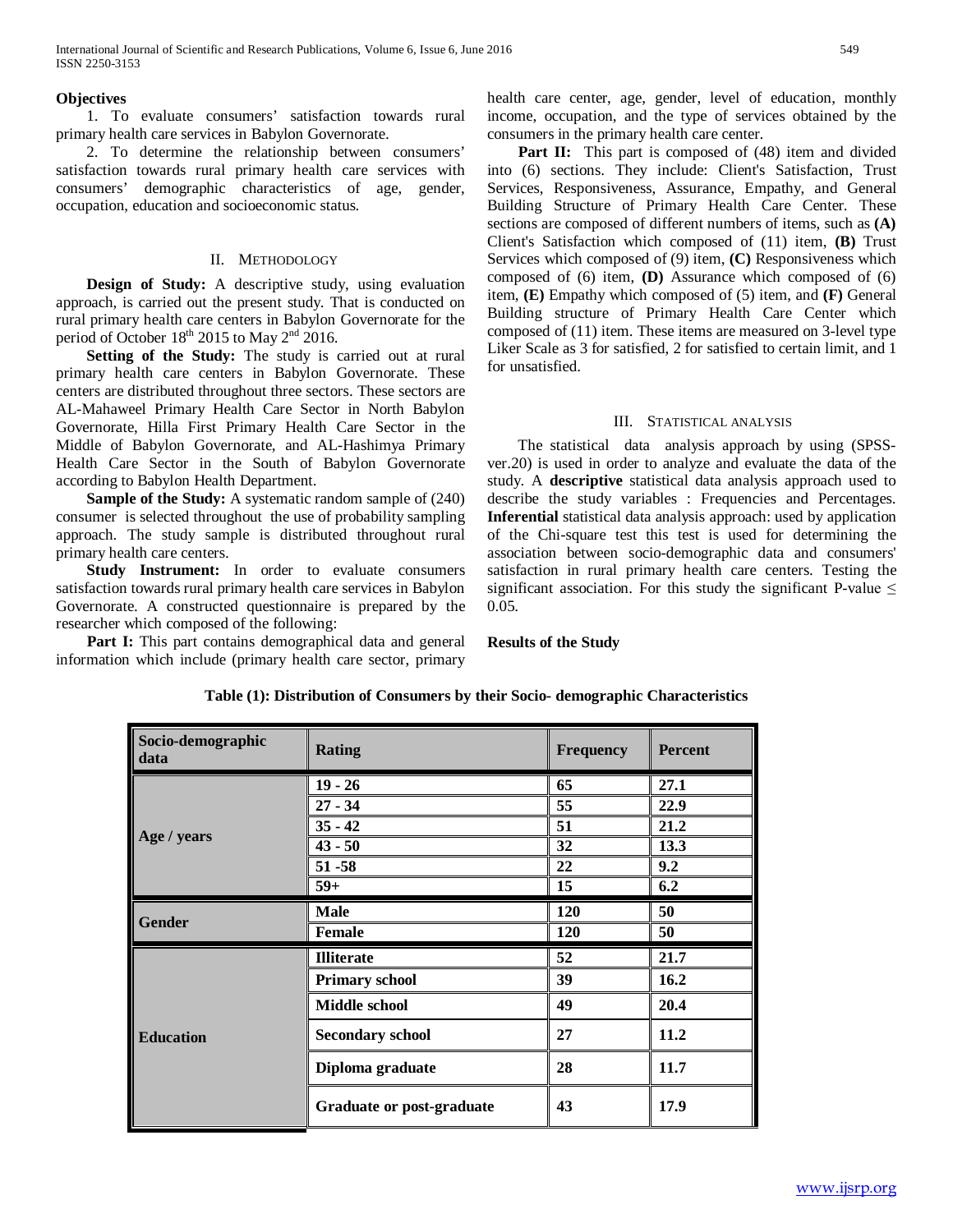L.

|                             | <b>Profession or honors</b>                  | $\overline{2}$ | 0.8   |
|-----------------------------|----------------------------------------------|----------------|-------|
|                             |                                              |                |       |
|                             | <b>Profession</b>                            | 4              | 1.66  |
|                             | Semi-profession                              | 10             | 4.17  |
| Occupation                  | Shop-owner,<br>farmer<br>(self-<br>employed) | 103            | 42.92 |
|                             | <b>Skilled worker</b>                        | 27             | 11.25 |
|                             | Semi-skilled worker                          | 13             | 5.42  |
|                             | <b>Unskilled worker (household)</b>          | 56             | 23.33 |
|                             | Unemployed                                   | 27             | 11.25 |
|                             | <b>High (26-29)</b>                          | 40             | 16.8  |
| <b>Socioeconomic Status</b> | <b>Moderate (11-25)</b>                      | 45             | 18.7  |
|                             | Low $( \leq 5\n-10)$                         | 155            | 64.5  |
|                             | <b>Pregnant Mother Care</b>                  | 39             | 16.2  |
|                             | <b>Child Care</b>                            | 28             | 11.7  |
|                             | <b>Health Promotion</b>                      | 26             | 10.8  |
| Type of services that       | Immunization                                 | 41             | 17.1  |
| obtained<br>by<br>the       | <b>Family Planning</b>                       | 3              | 1.2   |
| consumers                   | <b>Examination and Treatment</b>             | 94             | 39.2  |
|                             | <b>Dental Care</b>                           | 5              | 2.1   |
|                             | <b>School Health</b>                         | 4              | 1.7   |
|                             | <b>Total</b>                                 | 240            | 100   |

 This table reveals that the (27.1%) of the study sample are within the second age group (19-26) years old. Regarding gender, the majority of them (50%) of the study sample is male and the remaining is female. Concerning their education, the study results indicate that (21.7%) of the study sample are illiterate. In addition to the study sample occupation, the study results indicate that (42.9%) are shop-owner, farmer (selfemployed). Regarding socioeconomic status, the study indicates that (64.5%) are low socio-economic status ( $\leq$ 5-10). Finally, the study results indicate that (39.2%) of the consumers visits the primary health care centers for examination and treatment.

| Table (2): Distribution of Consumers by their Overall Responses to the Health Care Services Provided at Rural Primary |  |
|-----------------------------------------------------------------------------------------------------------------------|--|
| <b>Health Care Centers</b>                                                                                            |  |

| <b>Consumers</b><br>overall<br>responses to the health Satisfied to<br>care services | <b>Rating</b>      | <b>Frequency Percent</b>       |     | M.S.       | <b>Evaluation</b> |                  |
|--------------------------------------------------------------------------------------|--------------------|--------------------------------|-----|------------|-------------------|------------------|
|                                                                                      | <b>Unsatisfied</b> |                                | 1.7 |            |                   |                  |
|                                                                                      |                    | $certain$ 45<br><b>Illimit</b> |     | 18.8       | 2.58              | <b>Satisfied</b> |
|                                                                                      |                    | <b>Satisfied</b>               | 191 | 79.5       |                   |                  |
|                                                                                      |                    | <b>Total</b>                   | 240 | <b>100</b> |                   |                  |

**M.S.= Mean of score, Cut off point (0.66), unsatisfied (mean of score 1-1.66), satisfied to what limit (mean of score 1.67-2.33), satisfied (mean of score 2.34 and more).** 

 This table depicts that the majority of the consumers are satisfied with the health care services provided at rural primary health care centers (79.5 %).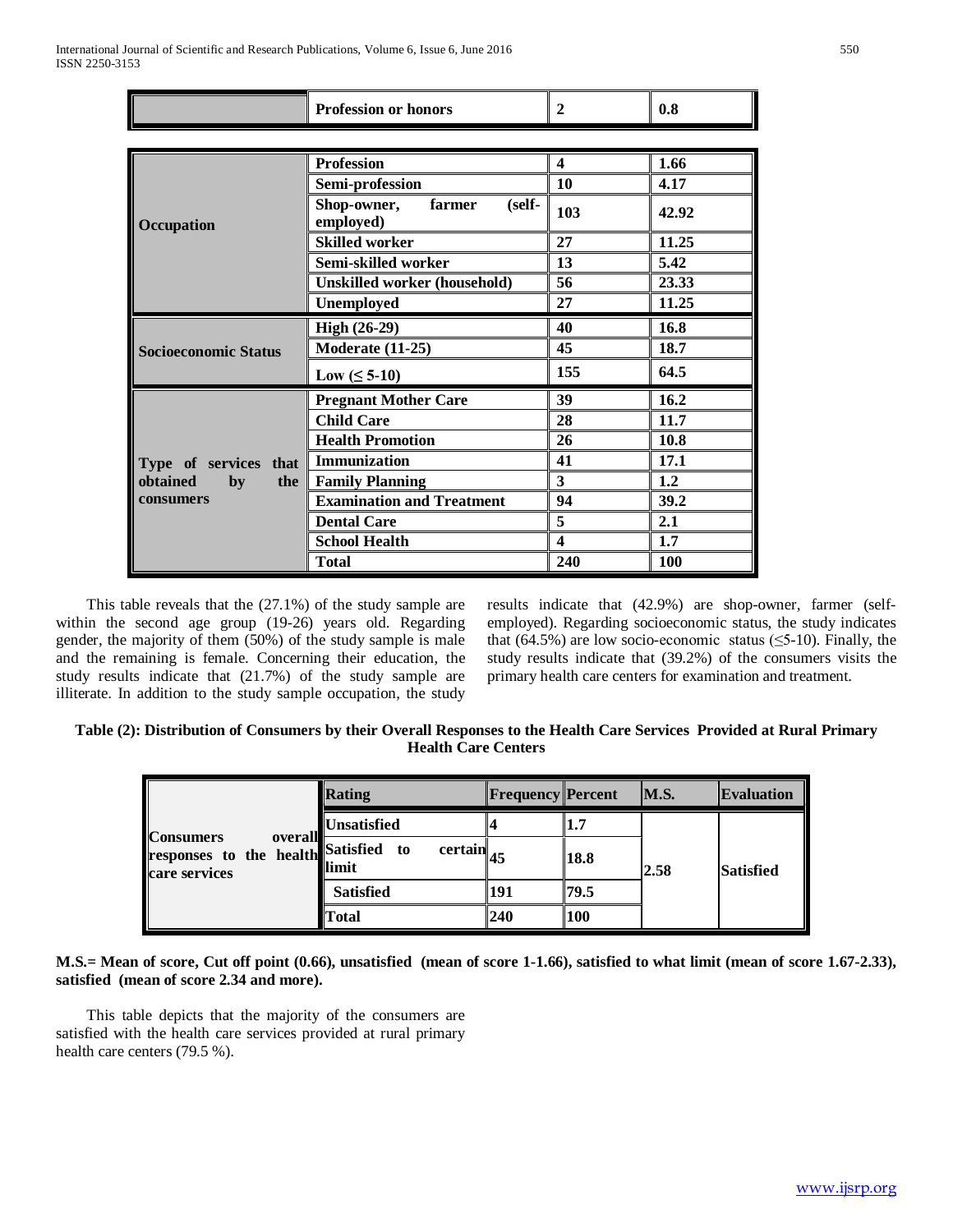| Demographic                    |                                                   | <b>Overall satisfied</b> |                               |                  |          |                         |                    |
|--------------------------------|---------------------------------------------------|--------------------------|-------------------------------|------------------|----------|-------------------------|--------------------|
| data                           | <b>Scale</b>                                      | <b>Unsatisfied</b>       | Satisfied to<br>certain limit | <b>Satisfied</b> | $\chi^2$ | d. f                    | P-value            |
|                                | $19 - 26$                                         | 5                        | 10                            | 50               |          |                         | 0.146<br><b>NS</b> |
|                                | $27 - 34$                                         | $\mathbf{1}$             | $\overline{\mathbf{3}}$       | 51               |          | 12                      |                    |
|                                | $35 - 42$                                         | 5                        | $\mathbf{1}$                  | 45               | 17.100   |                         |                    |
| Age (years)                    | $43 - 50$                                         | $\overline{\mathbf{3}}$  | $\mathbf{1}$                  | 28               |          |                         |                    |
|                                | $51 - 58$                                         | $\mathbf{2}$             | $\mathbf{1}$                  | 19               |          |                         |                    |
|                                | $59+$                                             | $\bf{0}$                 | $\bf{0}$                      | 15               |          |                         |                    |
| Gender                         | <b>Male</b>                                       | 9                        | $\bf{8}$                      | 103              | 0.269    | $\boldsymbol{2}$        | 0.874<br><b>NS</b> |
|                                | <b>Female</b>                                     | $\overline{7}$           | 8                             | 105              |          |                         |                    |
|                                | <b>Illiterate</b>                                 | $\overline{\mathbf{4}}$  | 5                             | 43               |          | 10                      | 0.399<br><b>NS</b> |
|                                | <b>Primary school</b>                             | $\bf{0}$                 | $\bf{0}$                      | 39               |          |                         |                    |
| <b>Education</b>               | <b>Middle school</b>                              | 5                        | $\overline{\mathbf{4}}$       | 40               |          |                         |                    |
|                                | <b>Secondary school</b>                           | $\mathbf{1}$             | $\mathbf{1}$                  | 25               | 10.491   |                         |                    |
|                                | Diploma graduate                                  | $\mathbf{3}$             | $\mathbf{3}$                  | 22               |          |                         |                    |
|                                | <b>Graduate</b><br><b>or</b><br>post-<br>graduate | $\overline{\mathbf{3}}$  | $\mathbf{3}$                  | 39               |          |                         |                    |
|                                | <b>Profession or honors</b>                       | $\bf{0}$                 | $\bf{0}$                      | $\bf{0}$         |          |                         |                    |
|                                | High (26-29)                                      | 5                        | 10                            | 20               |          |                         |                    |
| Socioeconomic<br><b>Status</b> | <b>Moderate (11-25)</b>                           | $\overline{\mathbf{4}}$  | 43                            | 13               | 25.45    | $\overline{\mathbf{4}}$ | 0.045<br>S         |
|                                | Low (less than $5-10$ )                           | 34                       | 46                            | 55               |          |                         |                    |
| Occupation                     | <b>Profession</b>                                 | $\overline{\mathbf{3}}$  | 3                             | 45               |          |                         |                    |
|                                | Semi-profession                                   | $\boldsymbol{9}$         | $\overline{\mathbf{4}}$       | 90               |          |                         |                    |
|                                | Shop-owner,<br>farmer<br>(self-employed)          | $\overline{2}$           | $\mathbf 2$                   | 12               |          |                         |                    |
|                                | <b>Skilled worker</b>                             | $\bf{0}$                 | $\mathbf{1}$                  | 26               |          |                         |                    |
|                                | Semi-skilled worker                               | $\mathbf{1}$             | $\bf{0}$                      | 12               | 27.751   | 12                      | 0.006<br><b>HS</b> |
|                                | <b>Unskilled</b><br>worker<br>(household)         | $\bf{0}$                 | $\mathbf 2$                   | $\mathbf{1}$     |          |                         |                    |
|                                | <b>Profession</b>                                 | $\mathbf{1}$             | $\overline{\mathbf{4}}$       | 22               |          |                         |                    |

# **Table (3): Statistical Association between the Consumers Overall Responses to the Health Care Services Provided at the Rural Primary Health Care Centers and their Socio-demographic Data**

Continues… To be continued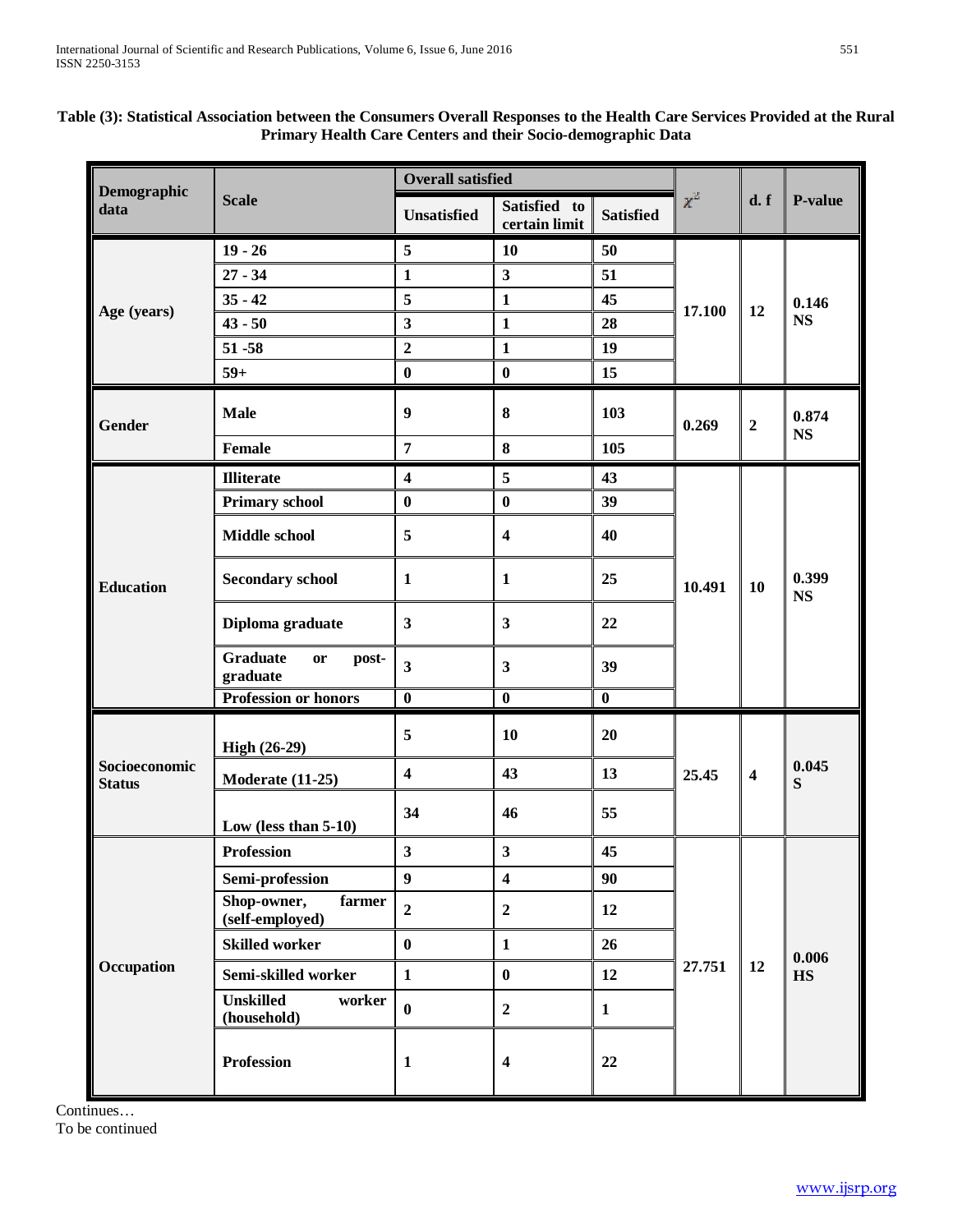| <b>Type of services</b> | <b>Pregnant Mother Care</b>                   |    | 5 | 33 | 15.861 | -14 | 0.322<br><b>NS</b> |
|-------------------------|-----------------------------------------------|----|---|----|--------|-----|--------------------|
|                         | <b>Child Care</b>                             |    |   | 24 |        |     |                    |
|                         | <b>Health Promotion</b>                       |    |   | 24 |        |     |                    |
|                         | Immunization                                  | v  | 3 | 38 |        |     |                    |
|                         | family planning                               |    |   |    |        |     |                    |
|                         | <b>Examination</b><br>and<br><b>Treatment</b> | 11 | 5 | 78 |        |     |                    |
|                         | dental Care                                   |    |   |    |        |     |                    |
|                         | <b>School Health</b>                          |    |   |    |        |     |                    |

 $\chi^2$  = Chi-square, D.f.= Degree of freedom, P-value= Probability value

 This table presents that there is a non-significant association between the consumers' satisfaction with health care services and their demographic data at p-value more than 0.05, except with their socioeconomic status, which has a significant association with consumers' satisfaction at p. value less than 0.05. Also the study results indicate that occupation has a high-significant association consumers' satisfaction at p-value less than 0.01.

# IV. DISCUSSION OF THE STUDY RESULTS

# **Part Ι: Discussion of the Socio Demographic Characteristics for the Consumers of Health Care Services.**

 The study results indicate that the majority of the study sample is within the second age group (19-26) years old. Regarding the socioeconomic status, the study results indicate that most of the study sample have low socioeconomic status. The present study is concurrent with Jiang and others (2009) who have studied the consumers satisfaction with public health care services in China. They find that most of the consumers are (19- 25) years old, and low socio-economic status  $(8)$ . The study results indicate that the (50%) of the study sample is male and the remaining is female. In a study of Gadalla and others (2003) the results indicates that the majority of those reviewing to primary health care centers is female  $(61\%)$ <sup>(9)</sup>. In another study of Almoajel and others (2014) who have studied patients satisfaction with primary health care in Jubail City, Saudi Arabia. Their findings indicates that the two-third of the study sample is male  $(73.5\%)$  and the remaining is female  $(10)$ . Regarding to the study sample occupation, the study results indicate that more of them are shop-owner and farmer (self-employed). A study of Ganguly and Sharma (2014) who have studied the clients' satisfaction with quality of health care services in rural areas, their findings indicate that the majority of the study sample are within (19-26) years old, and the majority of them are free workers <sup>(11)</sup>. Concerning their education, the study results indicate that most of the study sample is illiterates. In a study of Salem (2010) who has studied patient satisfaction with primary health care services in Qassim Province, Saudia Arabia. A crosssectional study design which are conducted on (1360) subject who have attended primary health care centers in Qassim province. They are selected randomly using systematic random sample, and the data collected by well trained investigators. Their findings indicate that most of the sample are illiterates (not able to read and write)  $(12)$ . Among the study sample, results

indicate that most of the consumers have visited the primary health care centers for examination and treatment, because inexpensive health care services. These results come consistent with the study of Rasheed and others (2012) who have studied consumers' satisfaction and perception about quality of health care at primary health care centers in India. A cross-sectional study is conducted on (400) participants with interview technique, for the period of May to November 2010. Their results indicate that (89%) of the respondents are reviewed for examination and treatment services provided at primary health care centers in comparison to other health care facilities  $(13)$ .

# **Part II: Discussion of the Consumers Satisfaction with Efficiency of the Services**

 Based on the statistical cut off point, the study results indicate that the (79.5%) overall consumers' responses are satisfied with the efficiency of the health care services provided at rural primary health care centers in Babylon Governorate. In a study of Nketiah-Amponsah and Hiemenz (2009) have studied the overall level of satisfaction associated with the choice of a health care providers. They find that the consumers are satisfied with the health care services provided at the health care centers (14). In a study of Mohanraj (2015) has assessed primary health centers services and client's satisfaction. A cross-sectional study is conducted throughout (10) primary health care centers which are selected randomly. The sample includes (300) subject who are interviewed by the use of constructed questionnaire that is used as tool for collecting participants data. Their results indicate that most of the clients are satisfied with the health care services and various facilities introduced by the primary health centers. (15).

# **Part III: Discussion of the Relationship between the Demographic Data and the Consumers Overall Evaluation the Health Care Services Provided at the Health Care Centers**

 The findings depict that there is a non-significant association between the consumers' satisfaction with health care services and their demographic data at p-value more than (0.05) except with their socioeconomic status and occupation. A study of [Xesfingi](http://www.ncbi.nlm.nih.gov/pubmed/?term=Xesfingi%20S%5Bauth%5D) and [Vozikis](http://www.ncbi.nlm.nih.gov/pubmed/?term=Vozikis%20A%5Bauth%5D) (2016) have studied the patient satisfaction with the healthcare system: Assessing the impact of socio-economic and health care provision factors. Their empirical analysis covers (31) countries for the years 2007, 2008,